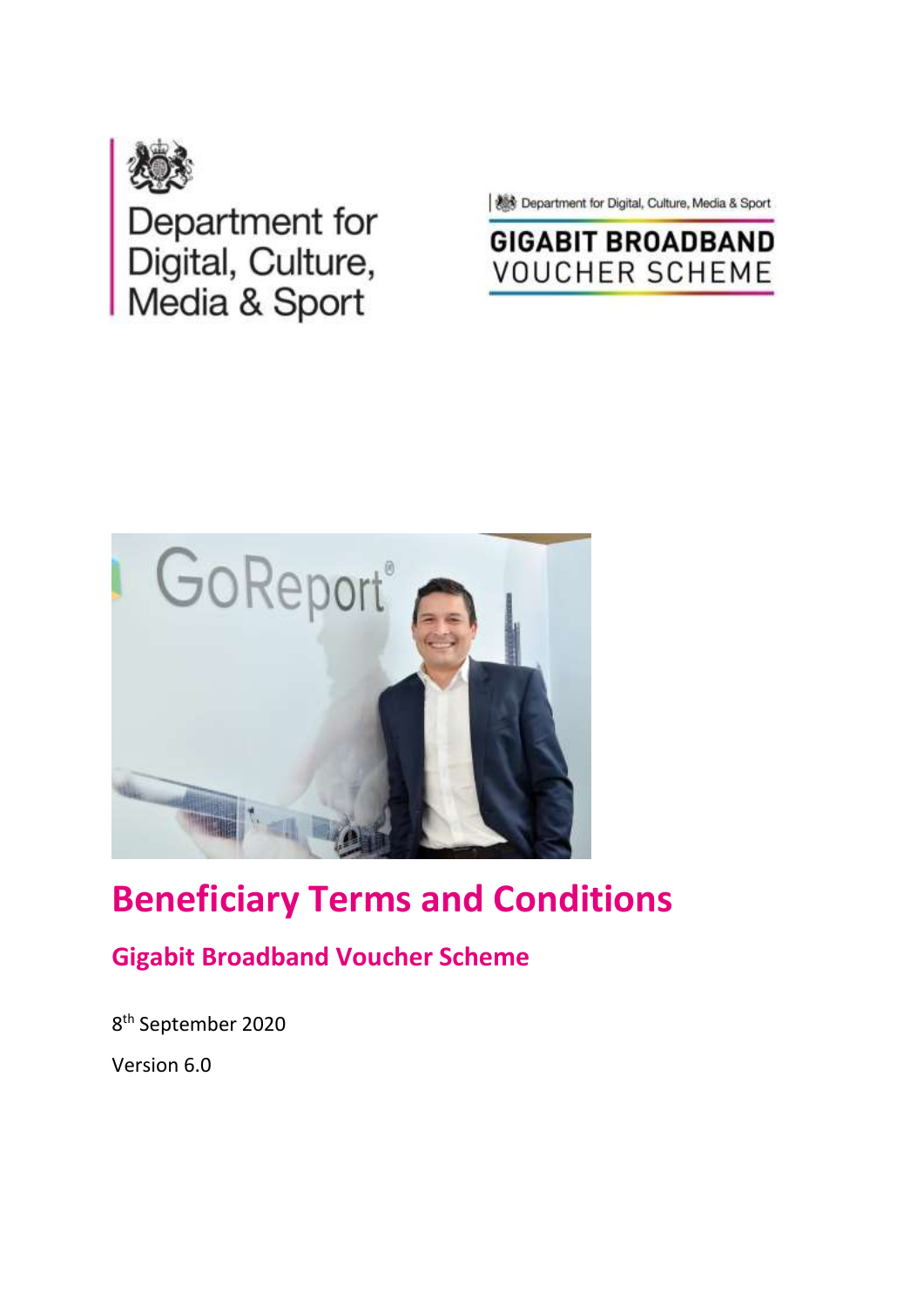### **Terms and Conditions**

These terms and conditions (including the Schedules) apply to **Gigabit Broadband Vouchers** offered to beneficiaries under the Gigabit Broadband Voucher Scheme (the **Scheme**). In these terms "we" and "us" refers to the Department for Digital, Culture, Media and Sport (**DCMS**) and "you" refers to the relevant SME or residential beneficiary (where applicable).

This version of these terms and conditions is effective from the date specified on the cover page of these terms and conditions. You are bound by the version of these terms and conditions that are in force on the date that your supplier requests a voucher on your behalf.

You will be notified whether your voucher is a Rural Voucher (as defined in Schedule 1) or qualifies for additional funding. If this is the case, then other terms conditions will apply as highlighted below and as set out in Schedules 1 and 2.

#### 1. **About my connection**

- 1.1 In order to qualify for a voucher grant, you must take a new broadband connection which meets the Scheme rules agreed to by your supplier and which are available from [https://gigabitvoucher.culture.gov.uk.](https://gigabitvoucher.culture.gov.uk/) In addition, it must at least double your current broadband speed – for further details please see paragraph 4 below.
- 1.2 The contract for service that you enter into with your chosen supplier must be for a minimum of 12 months.
- 1.3 If you are a SME which operates from multiple locations you may use a voucher to support the cost of more than one connection up to the Scheme's maximum applicable voucher value. Vouchers may only be used for eligible connections at premises from which you actively trade or (in the case of residential beneficiaries) reside. This may be your registered office and/or trading address(es) in the case of SME beneficiaries.
- 1.4 Where multiple businesses operate from the same shared premise, we reserve the right to limit the number of voucher beneficiaries in the premise. **See Schedule 3 for additional limitations relating to multiple connection scenarios.**
- 1.5 We reserve the right to stop issuing vouchers at any time before 31 March 2021 (when the Scheme will end).
- 1.6 When you agree to take a new connection from your supplier supported by a voucher, your supplier must send us a request for a voucher on your behalf using the online portal provided by the Scheme. You must agree within 28 days by responding to an email we will-send to the email address you provide to your supplier. If you do not give your agreement within this time your supplier's request for a voucher on your behalf may be cancelled.
- 1.7 Your new connection must be installed within 12 months of the issue of a voucher. If your supplier is not able to deliver your new connection by this date then the voucher will expire and the grant will be no longer be available. We accept no liability for the costs of connections which are not delivered within 12 months of the offer of a voucher.
- 1.8 The contract for service you have accepted with your chosen supplier is in no way affected by the offer of a voucher or its issue or non-issue in accordance with these terms and conditions.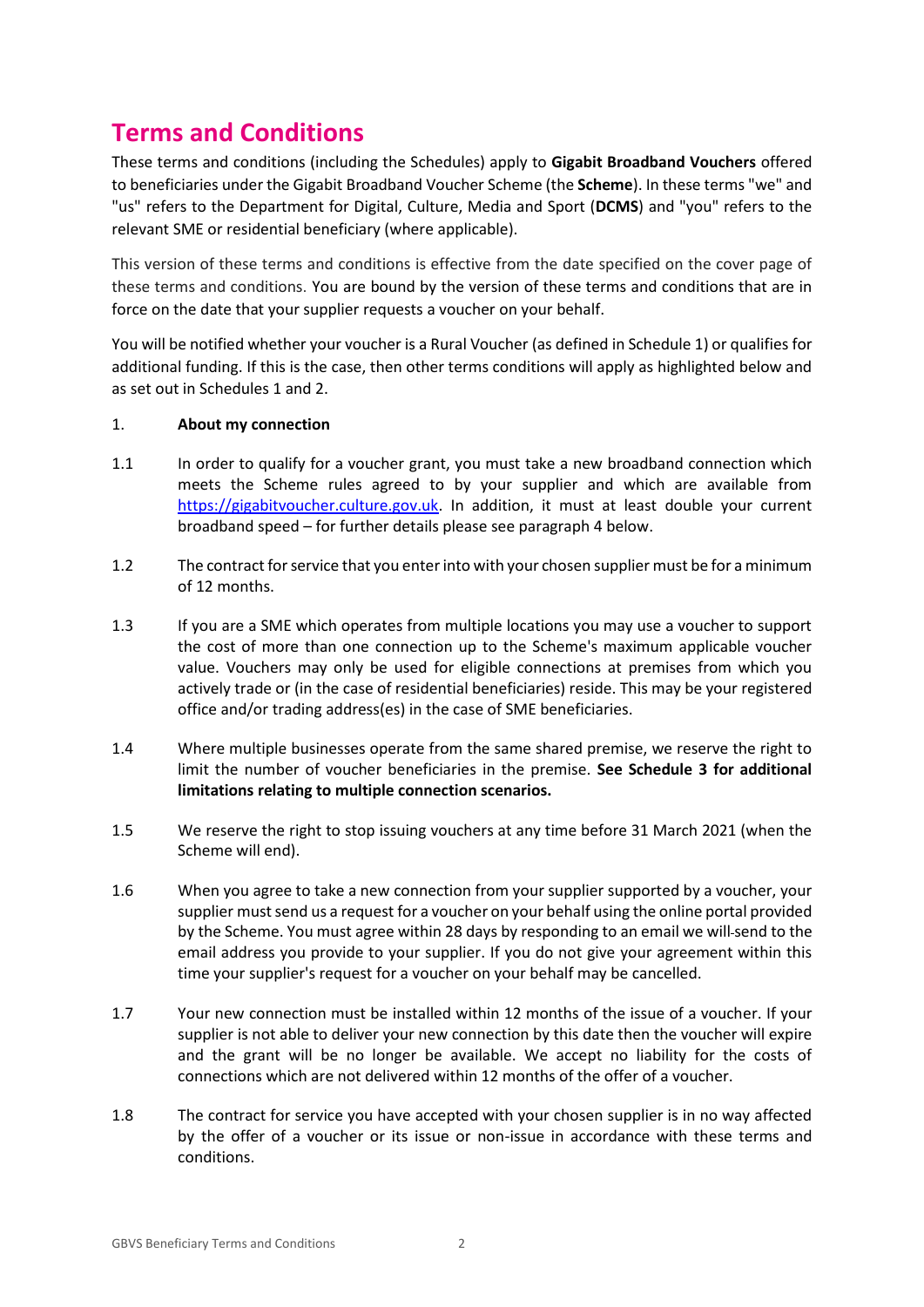1.9 Residents may only participate in the Scheme and benefit from vouchers where they are part of projects agreed by us. For the purpose of the Scheme "**resident**" means a beneficiary in the UK who is not an enterprise.

#### 2. **About payment of my voucher**

- 2.1 Payment for vouchers will be made directly to your supplier, not to you or your business/organisation. Your supplier will notify us when your connection has been delivered. We will check with you that the connection has been delivered before we pay your supplier. You will be required to make a declaration that the new service has been installed and is performing as expected. If you do not make this declaration, we will not be able to pay your voucher. You must respond to our requests for information within 28 days or your voucher may be cancelled.
- 2.2 The voucher cannot be used to pay VAT in the case of SME beneficiaries. The voucher cannot be used to support any on-going costs following the installation of your connection. **See Schedule 1 for the treatment of Rural Vouchers.**
- 2.3 We have agreed with your supplier that the voucher has a maximum value which can be claimed against the eligible installation charges of your connection. The maximum voucher value for a SME beneficiary is £2,500 and the minimum value is £500. Where applicable, residential vouchers will have a value of £500 (exclusive of VAT), and vouchers can only be used to pay £500 installation charges plus the applicable VAT on this amount, subject to your Supplier's agreement with you. If you are a SME beneficiary and your installation charges are above £2,500 or if you are a residential beneficiary and your installation charges are above £500 (exclusive of VAT), then you will be liable for paying the difference to the supplier. If the installation charges for SME and residential beneficiaries are below £500 (exclusive of VAT) your connection will not be eligible for voucher support. **See Schedules 1 and 2 for the treatment of Rural Vouchers or where additional funding applies.**
- 2.4 Vouchers are for one-off installation and set-up costs only, as agreed with your supplier. These costs may include installation fees; external infrastructure equipment; excess construction charges and engineering works; and set-up and survey costs. All registered suppliers have signed up to a set of terms and conditions which clearly set out what installation costs are eligible or ineligible under the terms of the Scheme.
- 2.5 Computer and ICT equipment cannot be claimed for under the Scheme, nor can revenue charges for storage/back-up/application usage such as those made available through cloud services.
- 2.6 You cannot benefit from a voucher to support the costs of a connection you already have or to replace a connection which is already gigabit capable. Anything you spend before the date of your voucher offer cannot be claimed back.
- 2.7 The Scheme cannot pay for any cancellation charges incurred either for early termination of an existing contract or for cancellation charges associated with a supplier offer that you choose not to accept.

#### 3. **Your responsibilities**

3.1 You are responsible for providing as soon as is practicable all the information reasonably requested by us or the local body for your area concerning the Scheme, including any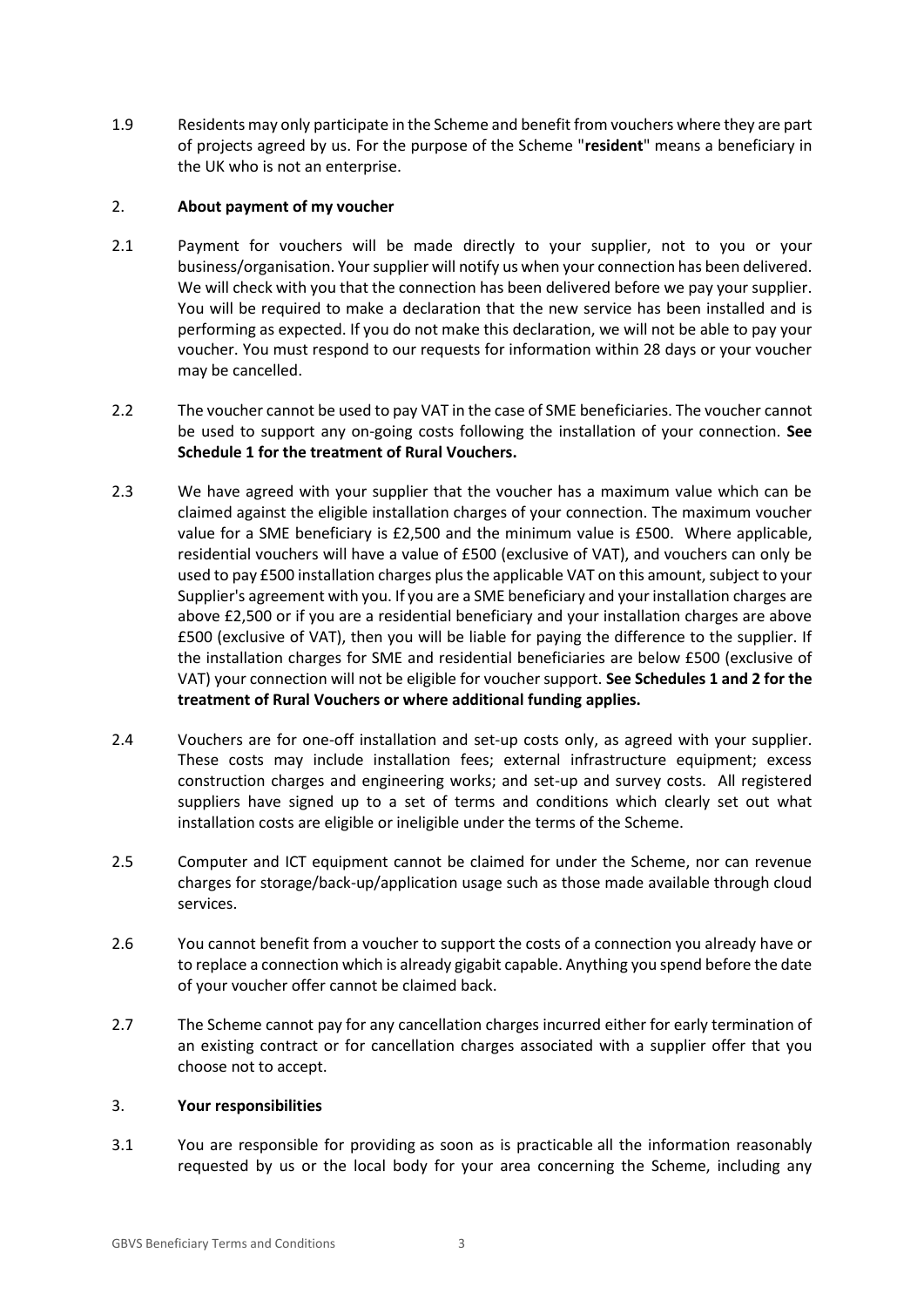additional information that may be necessary for the purposes of processing your voucher or deciding on your award amount or your eligibility. If you do not respond to any reasonable request for information within 28 days we may decide to withdraw the offer of a voucher.

- 3.2 You are responsible for checking that you meet the eligibility requirements for the Scheme. You will be asked to self-certify that you meet the SME definition criteria<sup>1</sup> (where applicable) and are eligible to receive funding under the De Minimis Regulation.<sup>2</sup>
- 3.3 If required to do so you must provide evidence of your status as a SME or sole trader. Documentation we will accept includes: VAT registration; Charity Registration: HMRC notification; sole trader UTR number; certification of incorporation (limited companies); business bank account statement issued within the last three months; non-domestic rates reference. Other documentation, such as business-related utility bills, may be acceptable in certain circumstances if combined with other documentation.
- 3.4 Paragraphs 3.2 and 3.3 do not apply where the beneficiary is classified as a "resident".
- 3.5 You agree to provide reasonable information and assistance to support the promotion of the Scheme, including providing information for a case study and taking part in any Scheme evaluation surveys.

#### 4. **Connectivity requirements**

- 4.1 All connections supported by vouchers must fulfil **BOTH** of the following characteristics:
	- 4.1.1 be capable of delivering broadband connectivity to your premises at or above 1Gbps upload or download using any technology at the time of delivery of the connection without the need for future hardware upgrades or modification (excluding CPE – it is not mandatory to deploy 1Gbps capable CPE from the outset if this is not required to deliver service); and
	- 4.1.2 deliver a minimum of 30Mbit/s to your premises. The upgraded broadband service must deliver a "step change" in service which is at least a doubling of speeds compared to the service currently being consumed by you.
- 4.2 Any existing connection already capable of 1Gbps or above in either direction is **NOT** eligible to benefit from a voucher under the Scheme. Any Premise that is capable of receiving a speed of >100Mb/s (as determined by us) is **NOT** eligible to benefit from a voucher under the Scheme, whether or not that connection is currently in use.
- 4.3 In these terms and conditions, speeds are upload or download and not necessarily at the same time. Wireless technologies are only permitted when included as part of an agreed Project Pre-Registered Package and which leads to the deployment of additional full fibre.
- 4.4 In order to be eligible for the Scheme, once the final connection has been made to your premise and you are taking service, the supplier must confirm that the infrastructure

**.** 

<sup>1</sup> [http://ec.europa.eu/regional\\_policy/sources/conferences/state-aid/sme/smedefinitionguide\\_en.pdf](http://ec.europa.eu/regional_policy/sources/conferences/state-aid/sme/smedefinitionguide_en.pdf) - Guide for businesses about SME definition

 $^2$  Commission Regulation (EC) No 1998/2006 of 15 December 2006 on the application of Articles 87 and 88 of the Treaty to de minimis aid, L 379/5, OJEU, 28 December 2006, at: [http://eur-](http://eur-lex.europa.eu/LexUriServ/LexUriServ.do?uri=OJ:L:2006:379:0005:0010:en:PDF)

[lex.europa.eu/LexUriServ/LexUriServ.do?uri=OJ:L:2006:379:0005:0010:en:PDF](http://eur-lex.europa.eu/LexUriServ/LexUriServ.do?uri=OJ:L:2006:379:0005:0010:en:PDF) – guide for de minimis limits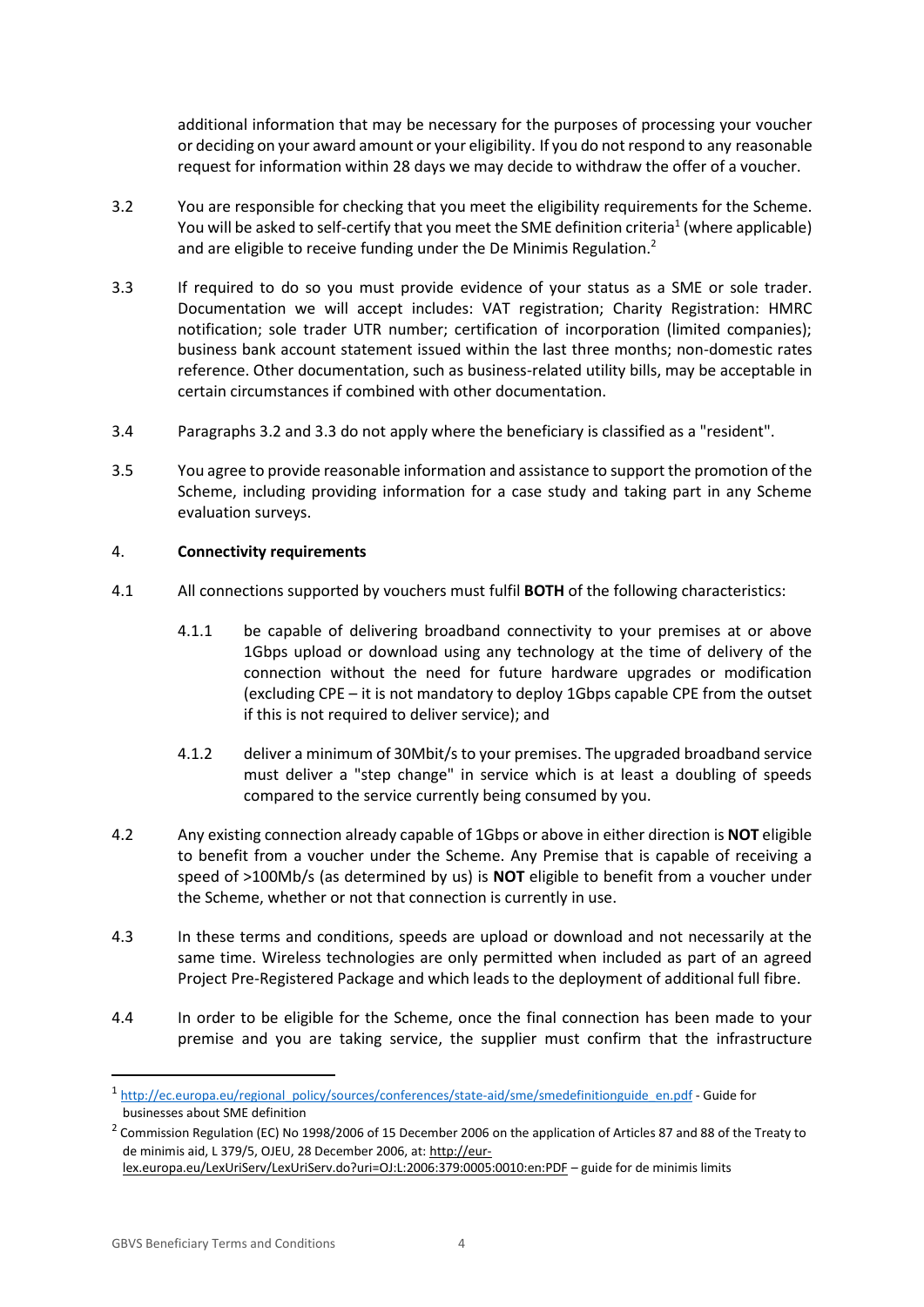supporting their service is capable of delivering 1Gb connectivity to you within 10 working days of a valid retail/wholesale upgrade order (or the minimal timescale which may be achieved due to external regulatory constraints) with no additional capital/infrastructure/passive equipment upgrades required (excluding CPE).

#### 5. **General conditions**

- 5.1 Vouchers are not transferrable to other beneficiaries or properties.
- 5.2 We are not liable in any way for user errors or unauthorised use of the Scheme webpages and application materials by suppliers or beneficiaries.
- 5.3 We are not liable in any way for incomplete, false or misleading information given by beneficiaries (including you) or suppliers. Where incomplete, false or misleading information is given, we reserve the right to either cancel the voucher or reclaim the voucher value in full.
- 5.4 We reserve the right to discontinue or otherwise vary the terms of the Scheme in any way upon reasonable notice. In addition to being notified of any variations made to the terms of the Scheme, the current terms are available on request at any time.
- 5.5 We reserve the right to end the Scheme at any time.
- 5.6 Public sector organisations (including state schools) may not benefit from the Scheme.
- 5.7 A private sector school operating between the ages of 3 and 18 or any organisation solely involved in offering provision under the requirements for young people to remain in education until their 18<sup>th</sup> birthday may not benefit from the Scheme.
- 5.8 We do not endorse any particular supplier or product and you should undertake all normal checks to satisfy yourself of the standing of the supplier and suitability of the product before placing an order directly with the supplier of your choice.
- 5.9 We accept no liability for any connection work undertaken. It is the responsibility of the supplier selected to ensure that the connection is installed correctly and without loss or damage. You should assure yourself that the connection has been correctly installed before confirming your installation is complete.
- 5.10 You agree to provide us with such additional information and assistance as we may reasonably require from time to time in relation to the operation of the Scheme. This may include (without limit) providing reasonable access to your premises or network for the purpose of making relevant compliance checks by us or our agents.
- 5.11 If you receive any information request under the Freedom of Information Act 2000 (or equivalent legislation) that concerns the Scheme and/or us you shall provide such request to us without delay.
- 5.12 These terms and conditions shall be subject to and construed in accordance with English law and subject to the exclusive jurisdiction of the courts of England and Wales.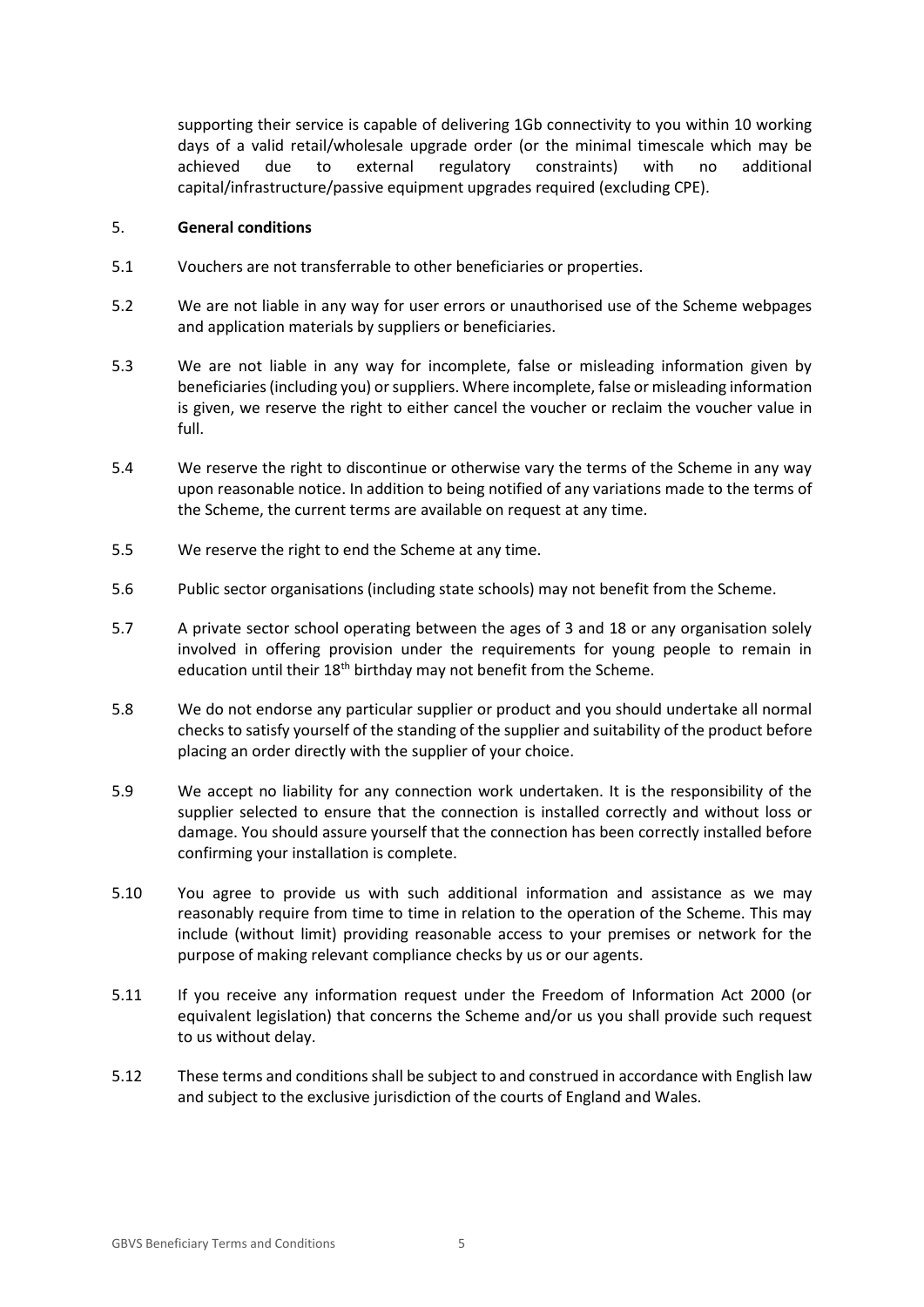#### 6. **Data protection**

- 6.1 Where you are a corporate beneficiary, we and you shall comply with all applicable data protection laws. Any personal data (of your employees, company representatives or otherwise) provided by you shall be used in accordance with our privacy statement located at [https://gigabitvoucher.culture.gov.uk/.](https://gigabitvoucher.culture.gov.uk/) You shall comply with any additional data protection procedures notified by us and ensure that (a) you have provided such employees, company representatives or otherwise (as applicable) with our privacy statement; and (b) all fair processing notices have been given and/or, as applicable, consents are obtained to enable us to process the relevant data for the purpose of the Scheme.
- 6.2 We shall be entitled to require you to comply with such additional provisions as we may reasonably determine to be necessary in order to enable us and you to comply with our respective obligations under Regulation (EU) 2016/679 of the European Parliament and of the Council of 27 April 2016 on the protection of natural persons with regard to the processing of personal data and repealing Directive 95/46/EC (General Data Protection Regulation) OJ L 119/1, 4.5.2016 (being the GDPR).
- 6.3 Where you are a residential beneficiary any personal data provided by you shall be used in accordance with our privacy statement located a[t https://gigabitvoucher.culture.gov.uk.](https://gigabitvoucher.culture.gov.uk/)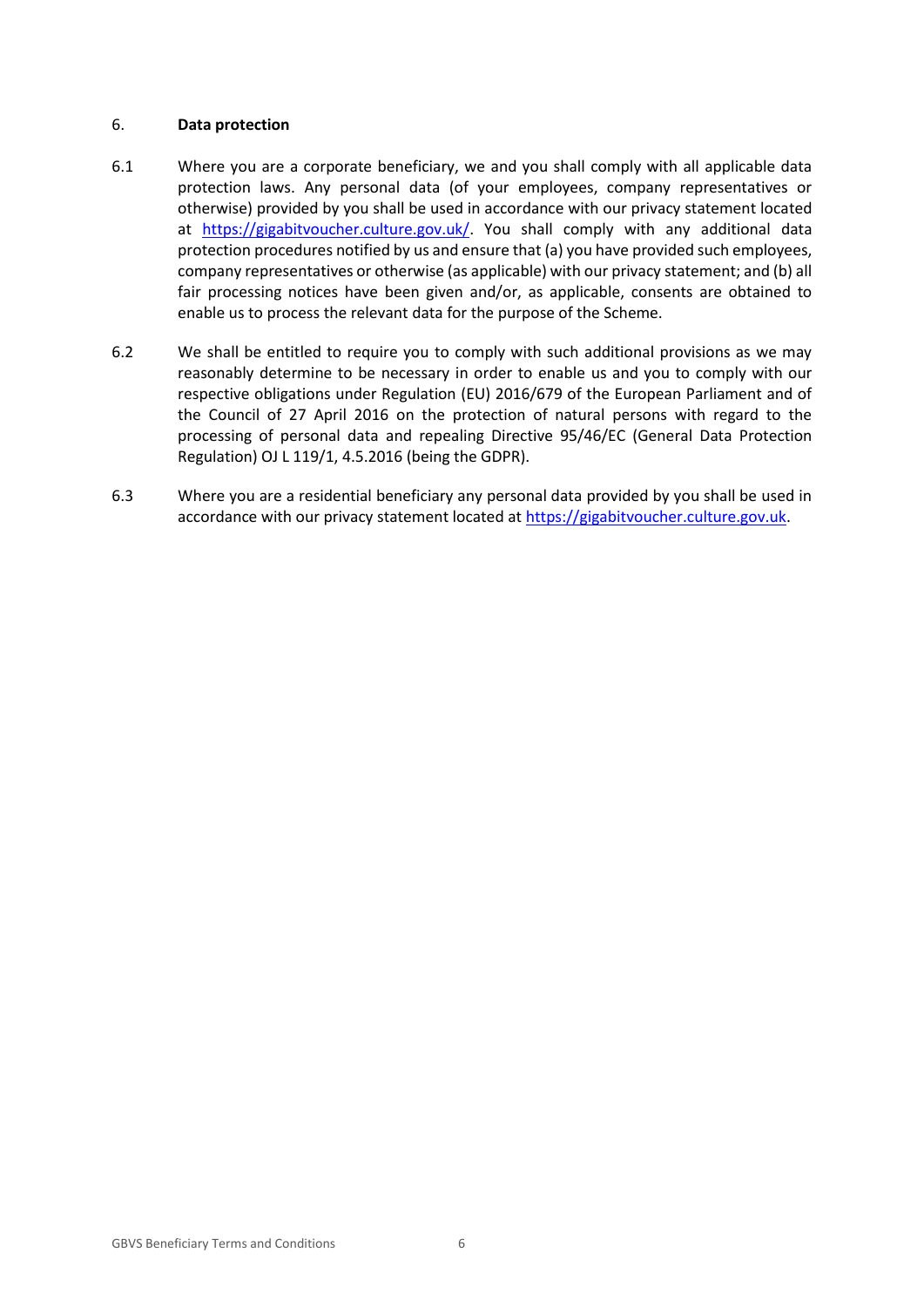### **Schedule 1 – Rural Vouchers**

In these terms and conditions "**Rural Vouchers**" means vouchers applicable to rural premises under the Rural Gigabit Connectivity (RGC) programme as determined by us (see the eligibility guidance provided at the<https://gigabitvoucher.culture.gov.uk/home/who-is-eligible/> pages of the Scheme website)

These terms and conditions apply to Rural Vouchers in all respects, except that for Rural Vouchers:

Paragraph 2.3 above is replaced with the following: "We have agreed with your supplier that the voucher has a maximum value which can be claimed against the eligible installation charges of your connection. The maximum voucher value for a SME beneficiary is £3,500 and the minimum value is £500. Residential vouchers will have a maximum value of £1,500 and a minimum value of £500 (inclusive of VAT). If you are a SME beneficiary and your installation charges are above £3,500 or if you are a residential beneficiary and your installation charges are above £1,500 (inclusive of VAT), then you will be liable for paying the difference to the supplier. If the installation charges for SME and residential beneficiaries are below £500 (inclusive of VAT) your connection will not be eligible for voucher support."

Projects with vouchers in eligible rural areas are called **RGC Projects**.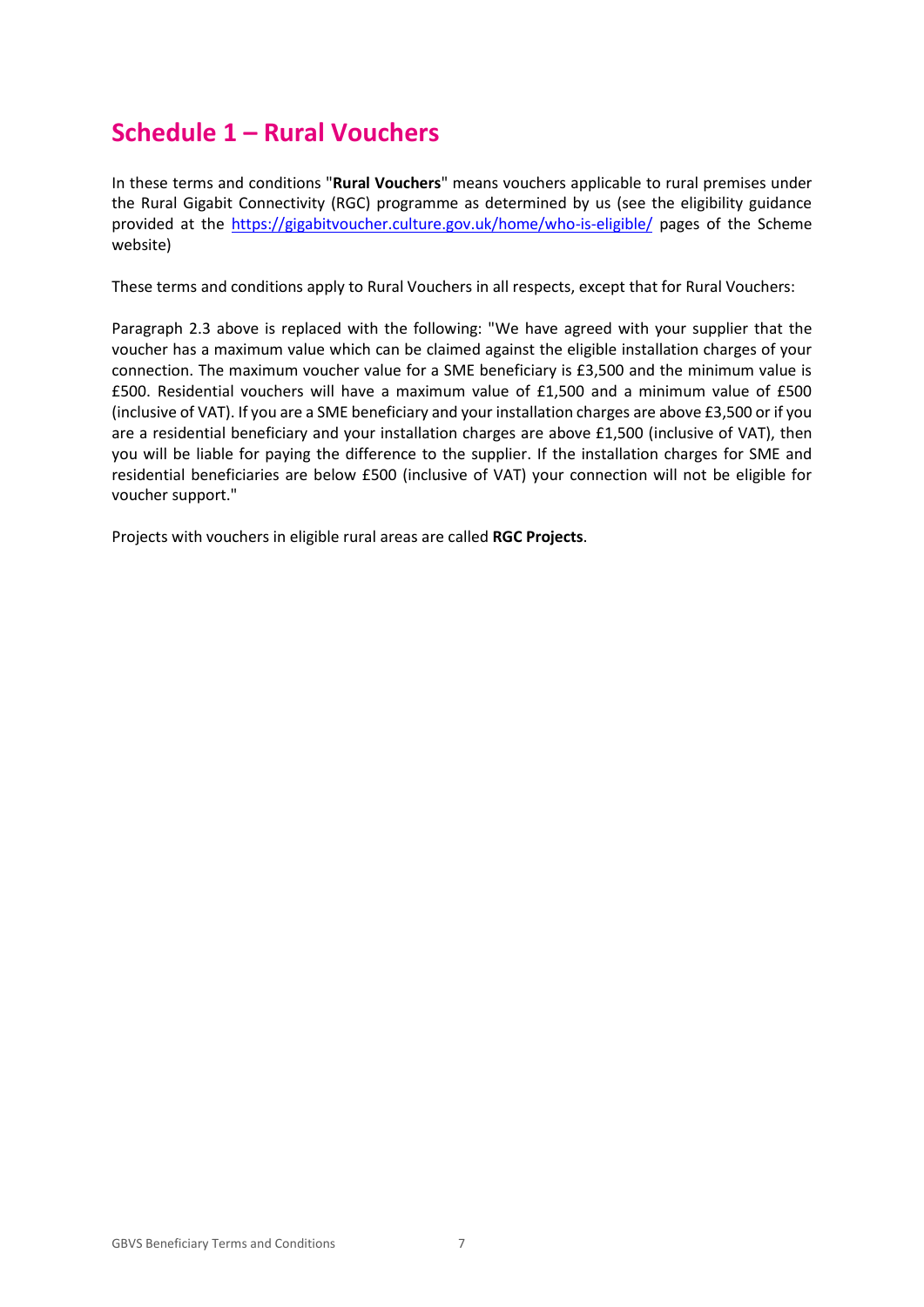## **Schedule 2 – Additional Funding**

These terms and conditions apply to RGC Projects in the areas of the UK\* identified in the tables below in all respects, except that:

- 1. The maximum value of the vouchers for residential beneficiaries and SME beneficiaries shall be as set out in the tables below (in place of the maximum values set out in Schedule 1).
- 2. The maximum value of the vouchers for residential beneficiaries and SME beneficiaries in Kent as set out in the relevant table below applies only if at the time the voucher is requested by the relevant supplier the property is more than three (3) years old, otherwise the maximum values for "GBVS (RGC) Rural UK wide" in the table below apply.
- 3. The available broadband speed at the relevant property is less than the relevant available speed set out in the tables below (as determined by us and whether or not the relevant connection is currently in use).

**\*** If necessary, the final determination as to whether any RGC Project falls within the relevant areas of the UK set out in the tables below shall be made by us.

#### **Gigabit Broadband Voucher Scheme – Top Up Funds – Summary Table**

#### **Effective 8 Sept 2020**

|                                 | <b>Max Residential</b> | <b>Max SME Voucher</b> | <b>Available Speed less</b> |
|---------------------------------|------------------------|------------------------|-----------------------------|
|                                 | Voucher (inclusive     | (exclusive of any VAT, | than                        |
|                                 | of any VAT)            | which the vouchers     |                             |
|                                 |                        | cannot fund)           |                             |
| <b>GBVS (RGC) Rural UK wide</b> | £1,500                 | £3.500                 | 100 Mpbs                    |
| Scotland                        | £6,500                 | £8,500                 |                             |
| Wales                           | £3,000                 | £7,000                 | 30 Mpbs                     |

| <b>English Counties</b>       |        |        |          |
|-------------------------------|--------|--------|----------|
| Buckinghamshire               | £3,500 | £7,000 |          |
| Derbyshire                    | £3,000 | £7,000 | 100 Mpbs |
| Dorset                        | £2,500 | £6,000 |          |
| East Sussex                   | £2,500 | £4,500 |          |
| Hampshire                     | £3,000 | £3,500 |          |
| Nottinghamshire               | £3,000 | £7,000 |          |
| Oxfordshire                   | £7,000 | £7,000 |          |
| Shropshire                    | £4,000 | £7,000 |          |
| Warwickshire                  | £4,000 | £4,000 |          |
| <b>West Sussex</b>            | £4,000 | £4,000 |          |
| Worcestershire                | £3,000 | £7,000 |          |
| <b>Borderlands</b>            | £3,000 | £7,000 |          |
| Cambridgeshire & Peterborough | £3,000 | £5,000 | 30 Mpbs  |
| County Durham                 | £3,000 | £7,000 |          |
| East Riding of Yorkshire      | £3,000 | £7,000 |          |
| Kent                          | £7,000 | £7,000 |          |
| Staffordshire                 | £3,500 | £5,500 |          |